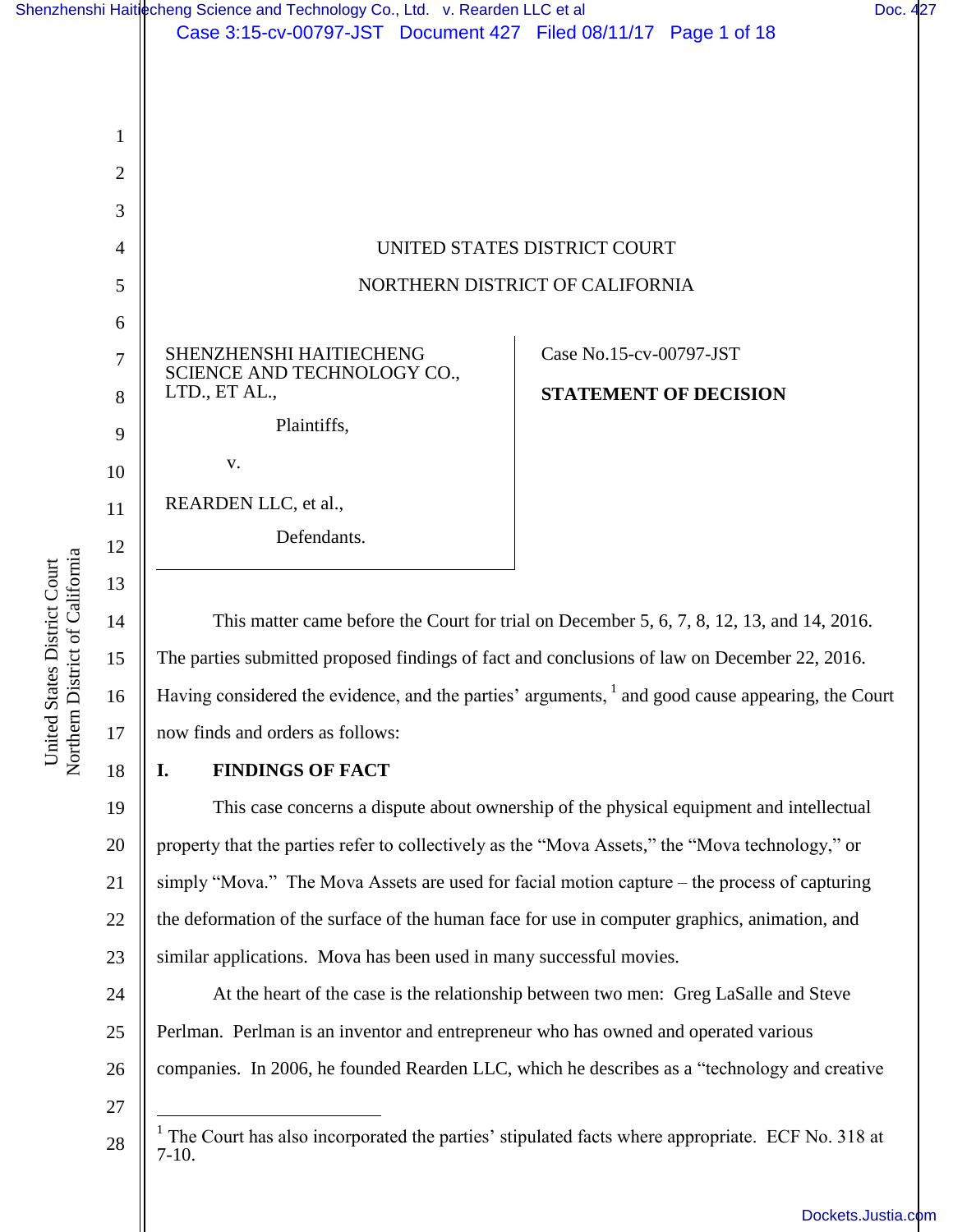## Case 3:15-cv-00797-JST Document 427 Filed 08/11/17 Page 2 of 18

incubator." There were corporate predecessors to Rearden<sup>2</sup> that performed a similar function. Perlman has been the CEO of Rearden since its inception. Rearden develops new technologies, assigns them to subsidiaries, and  $-$  if the technologies are successful  $-$  spins the subsidiaries off as separate companies.<sup>3</sup>

Greg LaSalle is an audio and visual engineer whose formal education was in music. Following graduation from college, he taught at a music academy, then started and successfully operated a chain of music stores on the East Coast. In 2000, LaSalle became aware of an opportunity to work for Perlman. He sold his music stores and moved to California.

Two other Rearden employees are also relevant to this story. Cindy Ievers has been the Human Resources Manager of Rearden LLC and its predecessor-in-interest since 2004, and has also served as Controller and Vice President of Finance. She is currently Vice-President of Finance and HR Manager. Ken Pearce is an engineer with a long and successful career in the computer graphics and animation field. Pearce began working for Rearden in 2003 as the Director of Visual Development.

As a result of the events underlying this case, LaSalle and Perlman no longer speak. Prior to those events, however, the two men were extremely close. LaSalle would spend time with Perlman and his family several times per month outside of work. LaSalle was at the hospital when both of Perlman's children were born. With one exception, they spent each Christmas and New Year's Eve together since LaSalle joined the company.

20 21 22 23 24 Over the years, Perlman was also very generous with LaSalle. For example, Perlman took LaSalle's family with his own family on vacation; he frequently treated LaSalle to skiing trips and dinners; he allowed LaSalle to use his family home in Lake Tahoe; in certain years, he gave LaSalle and his wife substantial cash gifts; and he paid for medical services to help LaSalle recover from a serious accident.

25

 $\overline{a}$ 

1

2

3

4

5

6

7

8

9

10

11

12

13

14

15

16

17

18

19

<sup>26</sup>  $2^2$  The entity known as Rearden LLC seems to have been known by various other names at different times, such as Rearden Steel Studios and Rearden Labs. For purposes of this order, the Court refers to the entity simply as Rearden or Rearden LLC.

<sup>27</sup> 28 No party's witnesses were entirely credible, and neither side succeeded in presenting a totally coherent picture of the historical facts, but Steve Perlman's testimony was the most credible and conflicts in the testimony have largely been resolved in his favor.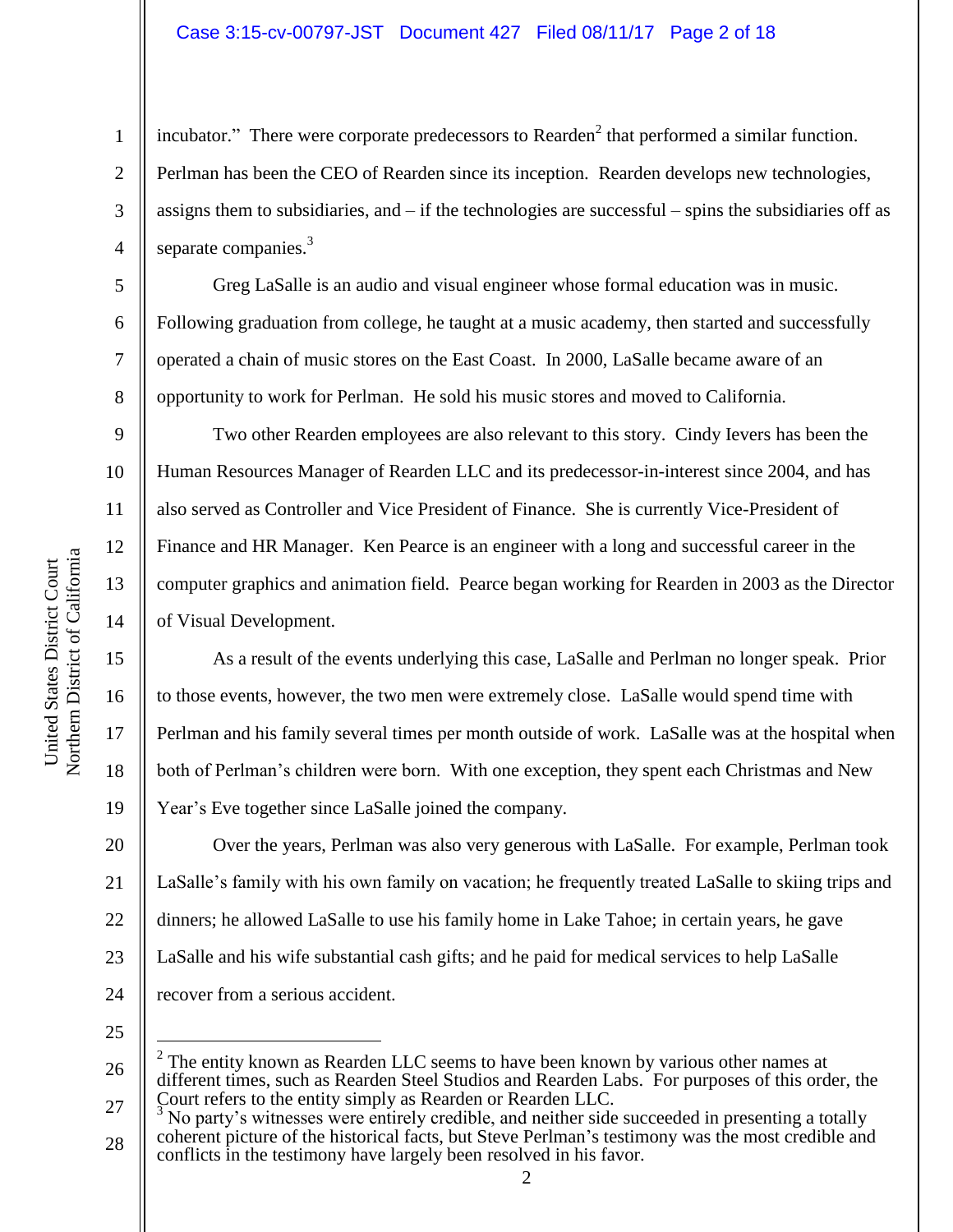#### Case 3:15-cv-00797-JST Document 427 Filed 08/11/17 Page 3 of 18

1

2

3

4

5

6

7

8

9

10

11

12

13

14

15

16

17

18

When LaSalle joined the company that became Rearden, Perlman was building the facility that would become Rearden Studios. Perlman told LaSalle he wanted the facility to serve several functions – as a business incubator, but also to develop motion capture technology. Motion capture is a process of recording the actions of human actors, and using the information generated from that recording to animate digital models in computer animation. LaSalle assumed both responsibilities shortly after joining Rearden.

Rearden's first motion capture technology was called Contour. Work on Contour began in earnest in 2003 or 2004. At that time, there existed good motion capture technology for the human body, but not yet for the face. The goal of Contour was to accurately capture the way the face moves, i.e., to capture the surface of the skin deforming over time. Contour was associated with an entity Perlman established called Mova, which he moved into its own space in San Francisco separate from the Rearden space. Because of this association, people began to refer to the Contour technology as "Mova."

Mova technology consists of two components. One is the hardware, which is a series of synchronized lights, cameras and associated hardware that records the actor's performance. The second is a software component that turns the recorded images into 3D scans per frame and then into data that can be used for computer generated images. There also is special material that is applied to the surface of the human face.

19 20 21 22 23 24 25 The Mova development team consisted of LaSalle, Perlman, Pearce, and others. Initially, LaSalle's role was to support Perlman and other team members, but eventually LaSalle became the motion capture supervisor, in charge of setting the system up, running the system and overseeing the team that would process the data. However, LaSalle was not individually responsible for the development of any aspect of the Mova technology. The development happened as part of a team process. After years of development, the Mova technology made its debut in the summer of 2006. The Mova technology is the subject of several patents.

26 27 28 In 2007, Perlman transferred the Mova technology to OnLive, one of Perlman's incubated companies. OnLive had originally been a video game streaming service, and the remainder of its business did not relate to motion capture or the production of content for motion pictures. When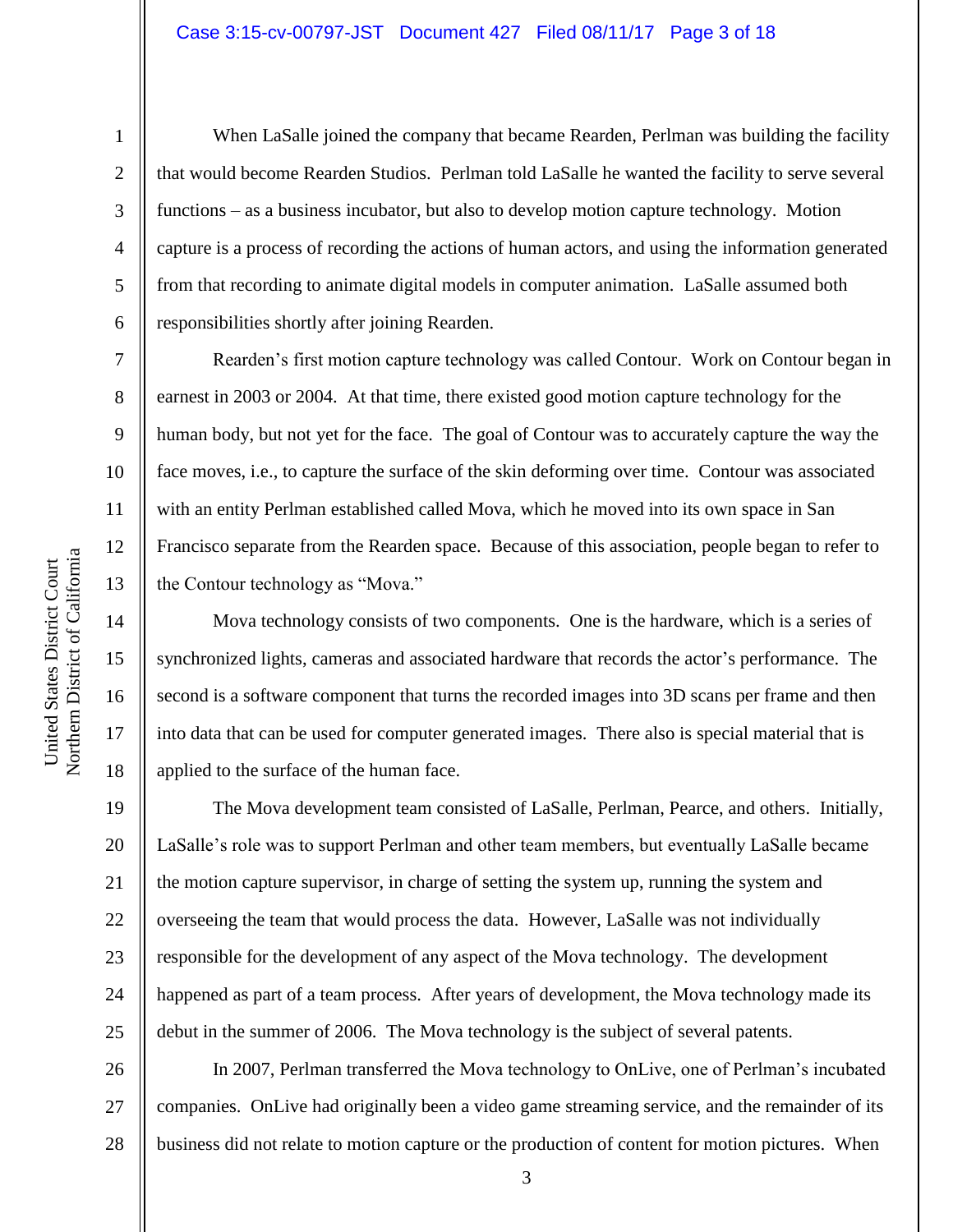the Mova technology moved to OnLive, Pearce and LaSalle moved with it. OnLive began providing Mova services to customers, which were chiefly film studios who wanted to use OnLive to create content for motion pictures. OnLive's customers included the Walt Disney Company, Digital Domain (a visual effects company), and Industrial Light & Magic. Mova was not profitable at this time.

In August 2012, OnLive went through an assignment for the benefit of creditors.<sup>4</sup> As part of that process, OnLive was shut down and reborn as a new company called OL2. The Mova Assets were transferred from OnLive to OL2. Because Gary Lauder was the Managing Director of Lauder Partners LLC ("Lauder Partners"), which had been the lead investor in OnLive, he began running OL2. OL2 hired 60 of OnLive's employees, but did not hire LaSalle or Pearce, both of whom lost their jobs.

Perlman then rehired both LaSalle and Pearce to work at Rearden. On August 20, 2012, at the beginning of their reemployment, LaSalle and Pearce each signed an Employment Agreement, a Proprietary Information and Inventions Agreement ("PIIA"), and an Agreement to Arbitrate, which were Rearden's standard employment documents, on August 20, 2012. LaSalle's title was General Manager and also "Motion Capture Supervisor." Relevant to the this case, Section A.2 of the PIIA defines "[Rearden's] Business" to include **"**creation and production of . . . special effects, performance motion capture, . . . video editing," and "development of motion, facial and surface capture technology and related human and non-human 2D and 3D rendering and animation technologies." Section A.3 of the PIIA defines "Proprietary Information" as "information that was or will be developed, created, or discovered by or on behalf of the Company, or which became or will become known by, or was or is conveyed to the Company, which has commercial value in the Company's Business." "By way of illustration but not limitation, Proprietary Information includes . . . intellectual property . . . including but not limited to all copyrights, patents,

25 26

 $\overline{a}$ 

28 Distressed Businesses," Business Law Today (Nov. 2015) (https://www.americanbar.org/publications/blt/2015/11/05\_kupetz.html)

1

2

3

4

5

6

7

8

9

10

11

12

13

14

15

16

17

18

19

20

21

22

23

24

<sup>27</sup>  $4$  "An assignment for the benefit of creditors (ABC) is a business liquidation device available to an insolvent debtor as an alternative to formal bankruptcy proceedings." David S. Kupetz, "Assignment for the Benefit of Creditors: Effective Tool for Acquiring and Winding Up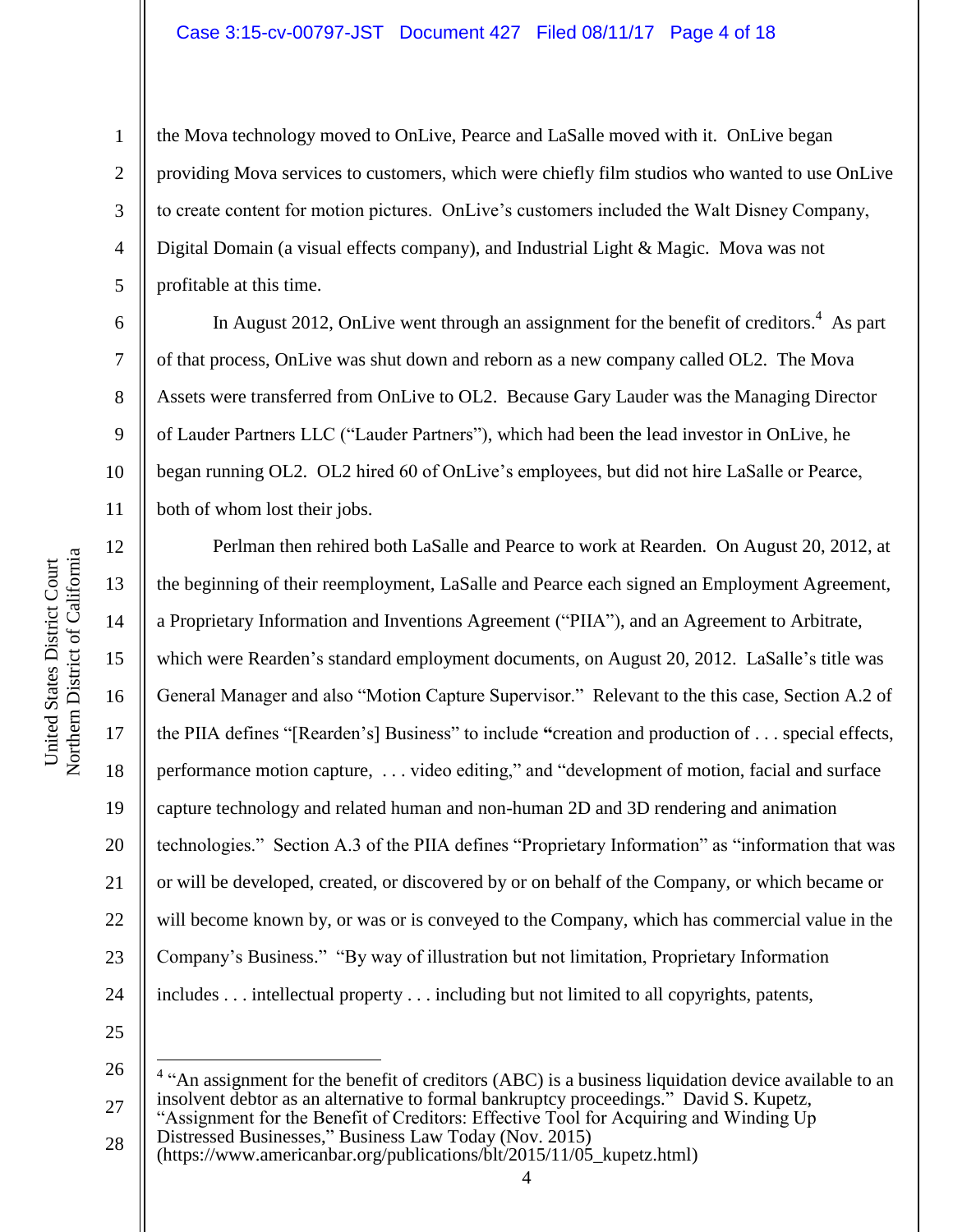trademarks, service marks, trade secrets, [and] contract rights." Section B of the PIIA, entitled "Assignment of Rights" states: "All Proprietary Information . . . is and shall be the sole property of the Company. I hereby assign to the Company any and all rights, title and interest I may have or acquire in such Proprietary Information."

Exhibit A to the PIIA provides a space for the employee to list "all Inventions or improvements relevant to the subject matter of my employment by the Company and/or that relate to the Company's Business . . . that I desire to remove from the operation" of the PIIA. LaSalle placed an "x" next to a sentence indicating that there were no such inventions or improvements he wished to exclude. The documents also included a section entitled "Duty of Loyalty," which provided, "I agree that during my employment with the company, I will not provide consulting services to or become an employee of any other firm or person engaged in a business in any way competitive with the company without first informing the company of the existence of such proposed relationship and obtaining the prior written consent of my manager and the human resources manager responsible for the organization in which I work."

In September 2012, shortly after LaSalle rejoined Rearden, Perlman discussed the possibility of LaSalle and Pearce acquiring Mova from OL2. Perlman stated that he would help in the negotiations, pay any legal fees required to establish an acquiring subsidiary, and then give the new Mova entity whatever office space and back office support were necessary to ensure that Mova could be successful. He also said that LaSalle and Pearce could run Mova as a separate company. His intention was to regain control of the Mova technology on behalf of Rearden.

LaSalle testified that Perlman also told him and Pearce that Perlman would take these steps so that LaSalle and Pearce, not Rearden, could own Mova. He testified that Perlman said that neither Perlman nor Rearden would maintain any ownership interest in Mova and that Perlman would not exercise any management of it. According to LaSalle, Perlman provided no explanation as to why he was making such an offer other than to state that he knew that LaSalle and Pearce "didn't have a lot of cash." Perlman denied ever having made that offer, and the Court finds that no such offer was made. In fact, as LaSalle and Pearce knew, Rearden had no such intention. He intended to re-acquire the Mova Assets that Rearden had lost when OnLive went through an

1

2

3

4

5

6

7

8

9

10

11

12

13

14

15

16

17

18

19

20

21

22

23

24

25

26

27

28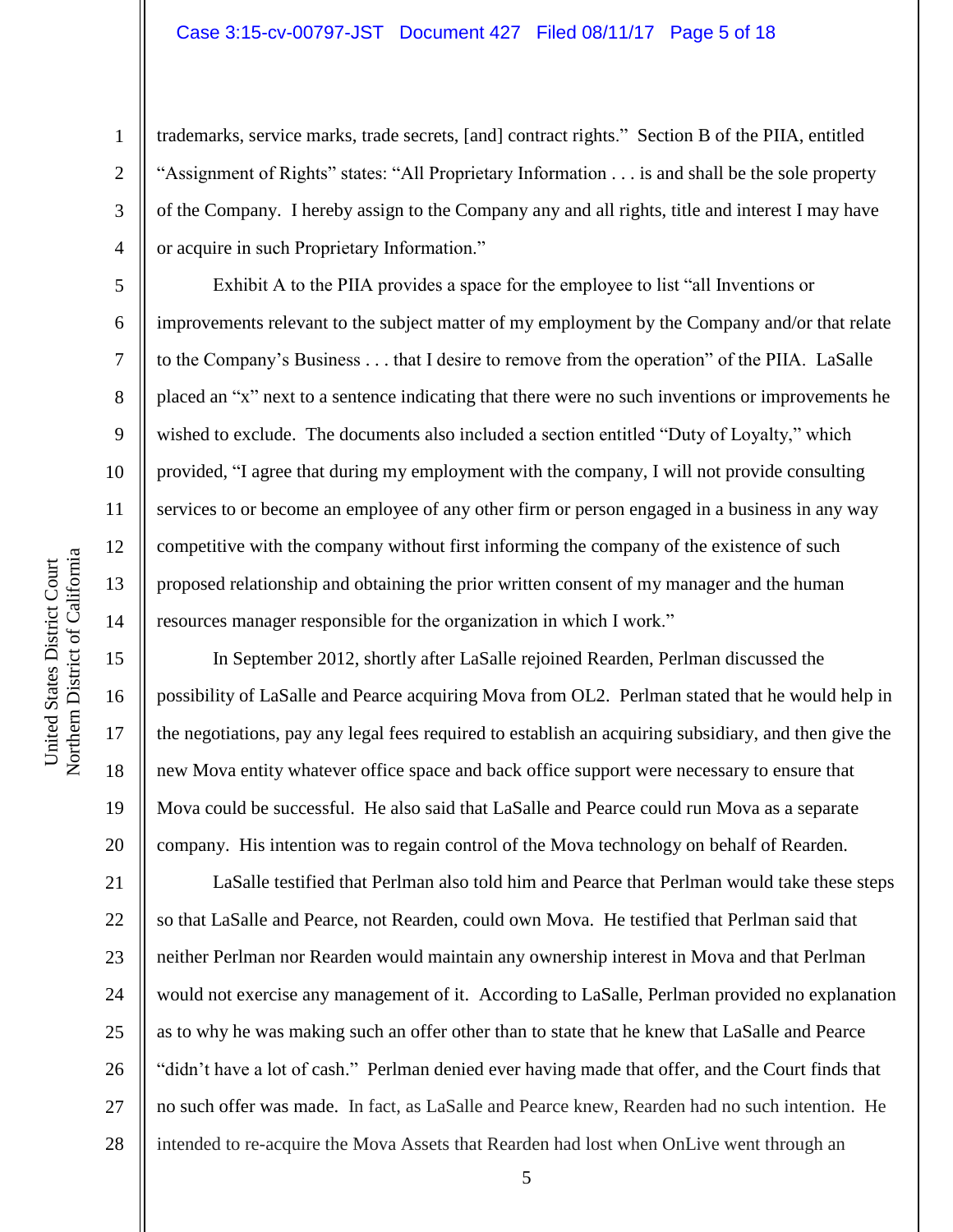assignment for the benefit of creditors. He wanted LaSalle and Pearce to *run* Mova, but not to *own* it.

However, although he never made any promises or representations to LaSalle or Pearce about their owning the Mova Assets, Perlman did make representations to third parties to that effect. Specifically, in September 2012, Perlman approached Gary Lauder about transferring the MOVA Assets from OL2 to a new entity that would be managed by LaSalle and Pearce. Perlman noted that the Mova Assets had never been profitable; that the technology was becoming stale and would require investment in research and development; that the patents were not "monetizable"; and there was unlikely to be a third-party buyer because the system was old and "unusable" without LaSalle and Pearce. He stated that he would provide office support and advice, but that LaSalle and Pearce would "need eventually [to] get it running under their own steam." In a separate communication, Perlman said, "My motives for Mova are based purely on the premise that it has been one of the absolute highlights of my life for many reasons and I would like nothing more than to see it continue in some fashion." The essence of this and other communications from Perlman to Lauder was that (1) Mova was nearly worthless and (2) Perlman intended for Lauder to give Mova to LaSalle and Pearce to own and run on their own.

17 18 19 20 21 22 23 24 25 26 27 28 Lauder understood Perlman's intention to be that LaSalle and Pearce would both own and run Mova after the transfer. He testified, "In all of our interactions on the subject, I was – the same concept was always reiterated; that this is for Greg and Ken. He never insinuated 'and him."" But Perlman was masking his true intentions. Perlman's comments to Lauder about the relative lack of value of the Mova Assets was simply a negotiating tactic to encourage Lauder to sell the assets or give them away cheaply – and Perlman knew that Lauder would only do that for LaSalle and Pearce, but not for Perlman. Perlman knew that Lauder had no interest in OL2 continuing to own the Mova Assets, because OL2 had no interest in facial motion capture technology. However, he also knew that Lauder was more likely to transfer the Mova Assets for little or nothing to LaSalle and Pearce, whereas he would have sold Mova to Perlman only at a much higher price, if at all. And Perlman knew that although the Mova technology needed updating, there was demand in the market for the technology, and only one other significant

1

2

3

4

5

6

7

8

9

10

11

12

13

14

15

16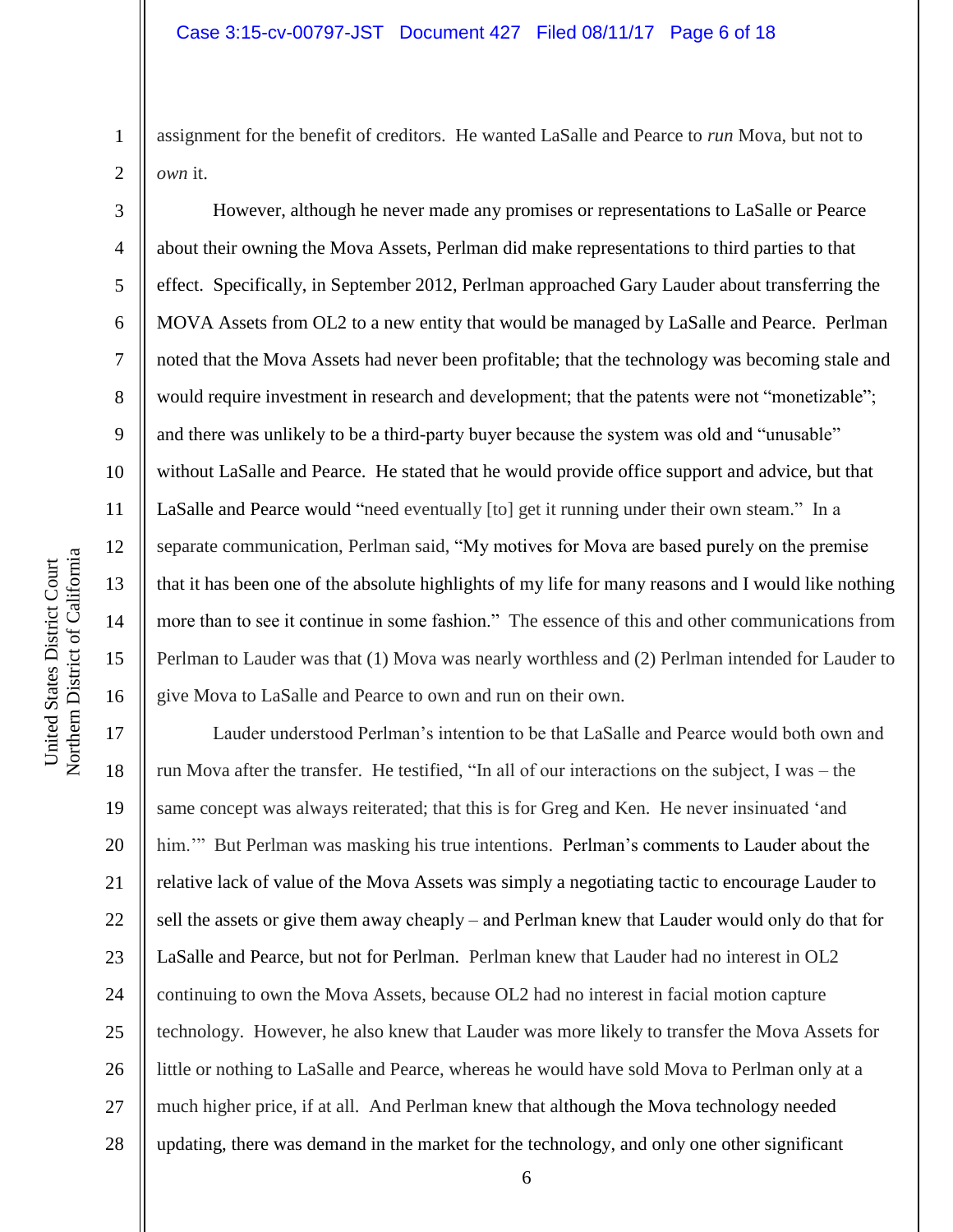competitor in the facial capture area.

1

2

3

4

5

6

7

8

9

10

11

12

13

14

15

16

 Lauder was receptive to Perlman's suggestion because he had little interest in the Mova technology and it was not part of OL2's core business. He agreed with Perlman that the technology was relatively old and would need to be updated. The manuals and other documentation for the MOVA equipment were also out of date. Lauder recognized that Pearce and LaSalle were the only ones capable of operating the equipment. Finally, the technology had not been profitable; in September 2012, MOVA was losing approximately \$100,000 per year. And Lauder seemed to like the idea of letting LaSalle and Pearce have the technology.

Perlman's assumption that Lauder would not have simply given the Mova Assets to Perlman, as he was prepared to do for LaSalle and Pearce, was confirmed by Lauder's testimony. Lauder stated that he was happy to sell the assets to LaSalle and Pearce for a dollar – effectively giving them away for nothing – but he was unwilling to give the MOVA assets to Perlman "without having a lot more due diligence." There was a high degree of competitiveness, and perhaps a tinge of personal animus, between Lauder and Perlman. It is possible that Lauder would not have been willing to sell Mova to Perlman for any acceptable price. Perlman either knew or suspected this.

17 18 19 20 21 22 23 24 25 26 27 28 While these negotiations were under way, Lauder realized that he could not just give the Mova Assets away without seeing if there was a more profitable alternative, because he had an obligation to maximize the financial return to the owners of OL2. He concluded that he need to try to sell the Mova Assets to a third party before offering them to LaSalle and Pearce at little or no cost. Lauder communicated to Pearce and LaSalle that he would sell Mova to a third-party buyer if one could be found and share 25 percent of the sale proceeds with them. If he wasn't able to find a buyer within a short period of time, then he intended to give the Mova Assets to Pearce and LaSalle as originally discussed. Lauder identified potential buyers based on information from LaSalle: LaSalle contacted the potential buyers first to let them know the assets were available before Lauder contacted them. Beginning in September 2012, LaSalle started talking to potential purchasers of the Mova Assets. He spoke to the Chief Technology Officer of The Walt Disney Company; someone at Industrial Light & Magic; and the president of Digital Domain. None of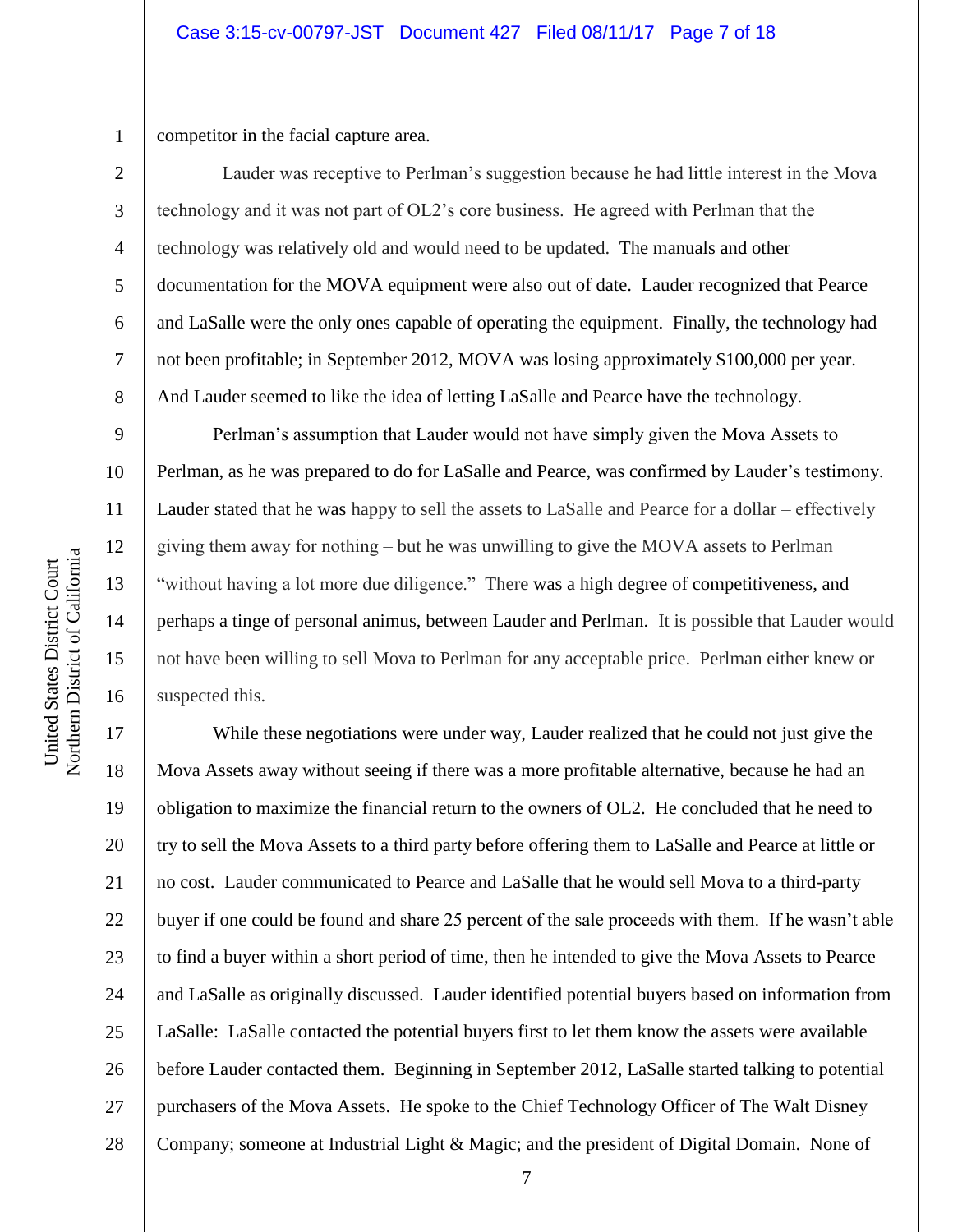1 them expressed interest in purchasing the Mova Assets.

Lauder did not tell Perlman about his plan to sell the Mova Assets to a third party and give LaSalle and Pearce a cut of the action, and he was under no duty to do so. However, neither LaSalle nor Pearce told Perlman either. They knew that Perlman would conclude – correctly – that LaSalle's and Pearce's actions were a violation of their obligations to Rearden under their Employment Agreements and PIIAs, because LaSalle and Pearce were employed by Rearden at that time.

Notwithstanding Lauder, LaSalle, and Pearce's efforts at secrecy, on October 2, 2012 Perlman found out about Lauder's plan and became very angry. He confronted both LaSalle and Pearce. LaSalle falsely told Perlman that only Pearce, and not LaSalle, had discussed the 25 percent arrangement with Lauder. Because Perlman believed that the plan had been Pearce's idea – and not LaSalle's – he directed his anger only at Pearce. He terminated Pearce's salary almost immediately.

Lauder's efforts to find a buyer were unsuccessful, however. When Lauder concluded that he would not be able to find a buyer for the Mova Assets, in October 2012, he agreed to Perlman's original proposal – to transfer the Mova Assets to a new corporate entity to be established by LaSalle at virtually no cost.<sup>5</sup> Perlman introduced LaSalle to Alan Kalin, an attorney with whom Perlman had worked before. LaSalle/Kalin set up a new limited liability corporation called MO2, LLC for the purpose of receiving the Mova Assets. Rearden LLC paid all California corporation fees associated with the formation of MO2, LLC. Rearden LLC also paid all of MO2, LLC's legal fees associated with the transfer of the Mova Assets from OL2.

22 23 24 The reason Perlman set up a separate corporate entity was to create a new subsidiary of Rearden that could manage the assets while maintaining the appearance – consistent with his representations to Lauder – that LaSalle would be taking ownership of Mova.

25

 $\overline{a}$ 

2

3

4

5

6

7

8

9

10

11

12

13

14

15

16

17

18

19

20

<sup>26</sup> 27 28 <sup>5</sup> After the collapse of Lauder's efforts to sell the MOVA assets to a third party, Pearce was not directly involved in the subsequent transfer of assets from OL2 to MO2, LLC and the subsequent sale to SHST. Greg LaSalle kept him apprised of his activities in that regard. Pearce did not expect to have any ownership in the assets at the conclusion of LaSalle's transaction, but he did expect to go to work for DD3.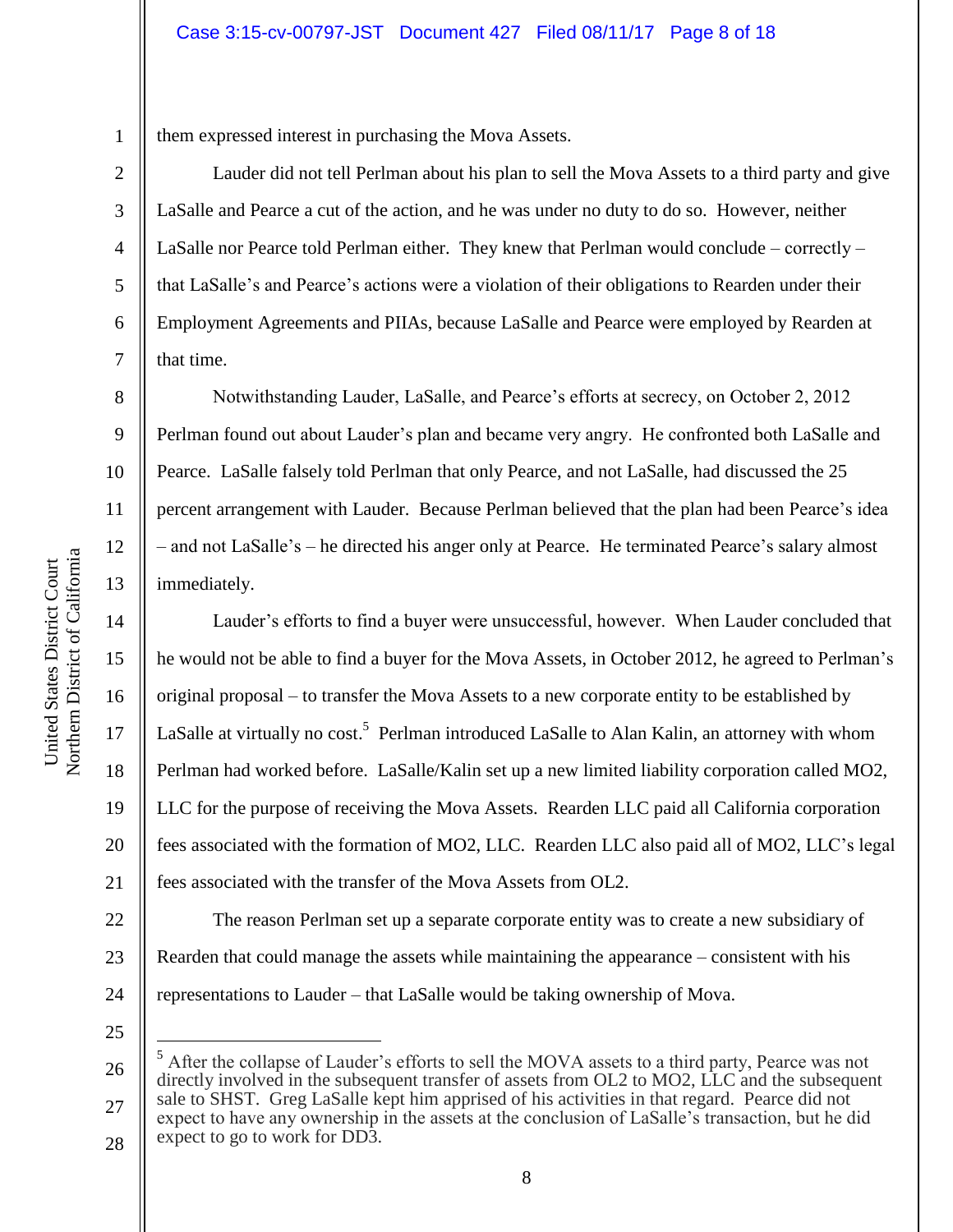1

2

3

4

5

6

7

8

9

14

15

16

17

18

19

In October 2012, LaSalle began emailing directly with Ed Ulrich, the CEO of a company called Digital Domain 3.0 Inc. ("DD3"), about DD3 purchasing the Mova technology from LaSalle once MO2 had acquired it. Ed Ulbrich was the CEO of DD3 between September 2012 and July 2013. Ulrich suggested that LaSalle and Pearce could manage the Mova technology after DD3 acquired it. Ulrich expressed interest, and DD3's acquisition of Mova began to move forward.<sup>6</sup>

Although LaSalle was still employed by Rearden, he did not tell Perlman about these email communications. LaSalle also did not use his Rearden email address for these communications. LaSalle testified that the only reason he did not tell Perlman about these conversations was because he "wasn't seeking [Perlman's] advice at that time." This testimony was not credible. The actual reason LaSalle did not tell Perlman about these communications or use his Rearden email address is that he wished to keep the communications confidential. He knew that the communications violated his obligations to Rearden, and he was preparing wrongfully to take Rearden's intellectual property for himself. He knew that Perlman had fired Pearce for attempting to participate in a sale of the Mova Assets, and knew that Perlman would probably fire LaSalle if he became aware of LaSalle's actions. As Stephen Perlman testified, the unmistakable message to LaSalle from the termination of Pearce's salary was "that if you get involved in a transaction with Mova for your own benefit or for the benefit of someone else or in any way for not  $-$  not for Rearden's benefit exclusively, then this would be the consequence."

20 21 22 23 24 25 26 In fact, at other times in his testimony, LaSalle suggested that Perlman was actually aware of LaSalle's efforts to sell the Mova Assets. This suggestion was also false. Although LaSalle and Perlman communicated constantly by email, including about the most ordinary and day-to-day Rearden matters, there is no evidence that they ever communicated about this topic. That makes the fact of such communication unlikely. Moreover, Perlman's strong negative reaction when did finally learn of the sale is inconsistent with his being aware of the negotiations. So is his reaction when he learned about the original sale effort by Gary Lauder.

27

 $\overline{a}$ 

 $6$  Why DD3 was interested in purchasing Mova from LaSalle, but not from OL2 or Gary Lauder, is not clear in the record.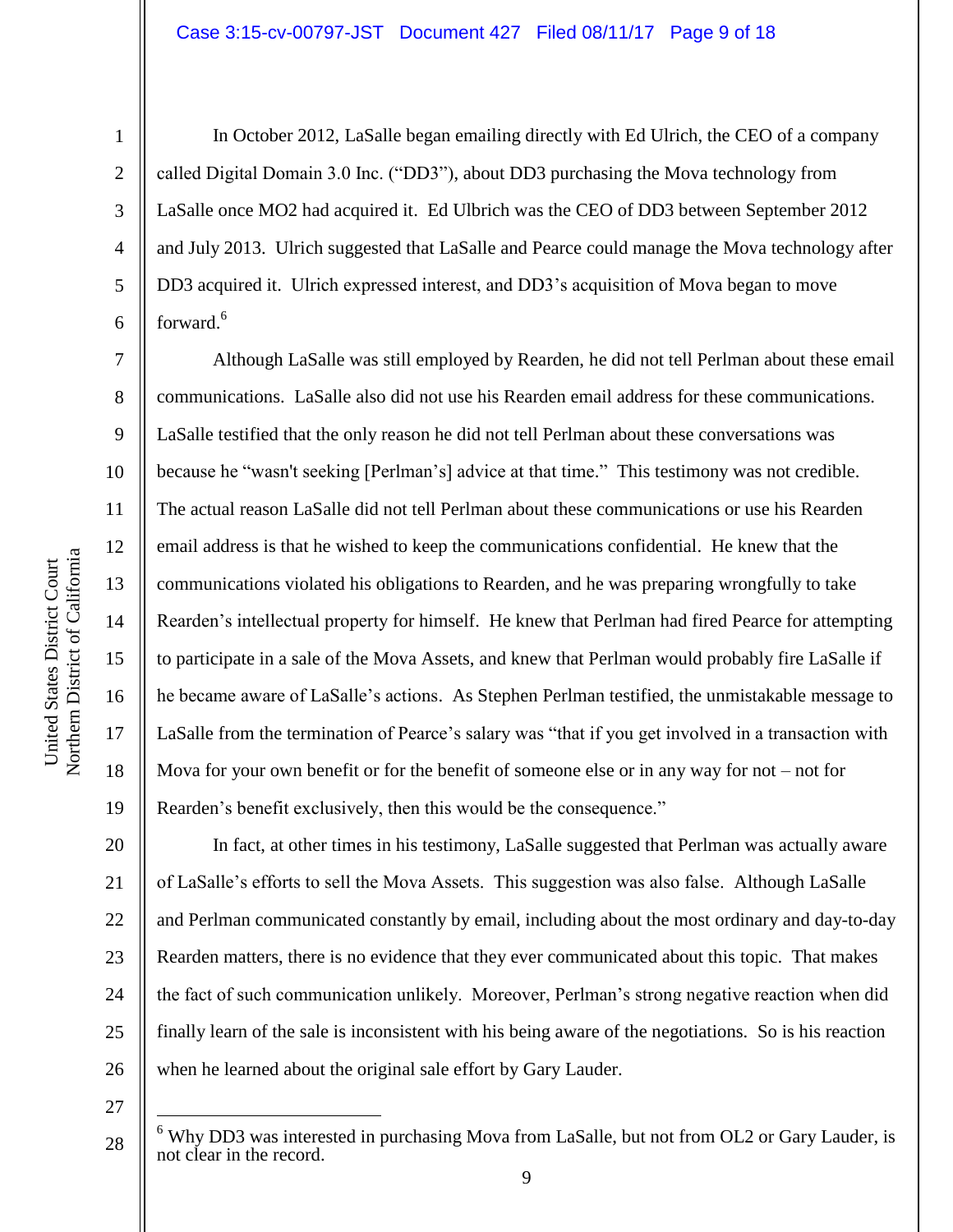7

8

11

12

13

14

15

16

17

18

1

MO2, LLC was incorporated on November 9, 2012. MO2 was owned by Rearden LLC as of the date of its formation. The Articles of Incorporation identify LaSalle as the agent for service of process, and state that the LLC will be managed by "one manager," but does not identify who that manager will be. The fact that LaSalle signed as organizer does not mean that he was a manager or a member (i.e. owner) of the LLC.

LaSalle then began in earnest to consummate two separate transactions  $-$  the sale of the Mova Assets from OL2 to MO2, which he kept Perlman apprised of, and the sale of the same assets from OL2 to DD3, which he kept hidden from Perlman.

9 10 On February 5, 2013, LaSalle signed a non-disclosure agreement ("NDA") with DD3. He then forwarded the executed NDA to Joseph Gabriel. He concealed this action from Perlman.

On February 11, 2013, MO2, LLC acquired the Mova Assets from OL2, Inc. for consideration of one dollar.

On February 14, 2013, LaSalle told Perlman that he intended to take the Mova Assets for his own use. He did not tell Perlman that he intended to sell the assets to DD3.

On February 25, 2013, Ulrich texted LaSalle, "We want to make this happen," and LaSalle texted back, "Me to [sic] but if I have to cut away from Steve tomorrow I'd like to be pretty sure and I have a few questions." LaSalle knew that when Perlman became aware of the proposed sale to DD3, he would react negatively.

19 20 21 22 23 24 25 26 27 28 On February 26, 2013, LaSalle and Perlman took a walk near Perlman's home in Palo Alto. LaSalle told Perlman that he was negotiating a sale of the MOVA Assets to a third party. Perlman told LaSalle that the Mova Assets belonged to Rearden and that LaSalle would have to turn over the management of MO2 to Perlman. Perlman told him that if he completed the Mova transaction, he would be fired. LaSalle refused to agree to give up the Mova Assets, and said he needed time to make a decision. In fact, what LaSalle really wanted was time to complete the sale of the Mova Assets before Rearden or Perlman could interfere. As the parties were discussing this dispute, on March 1, 2013, he wrote to Cindy Ievers, Rearden's head of Human Resources, "to clear my head a bit, I'd like to go to CT [Connecticut]. It's my dad's 80th birthday next week. Are there things I need to sign? If so, I can do that soon so I can take off. Thanks." LaSalle had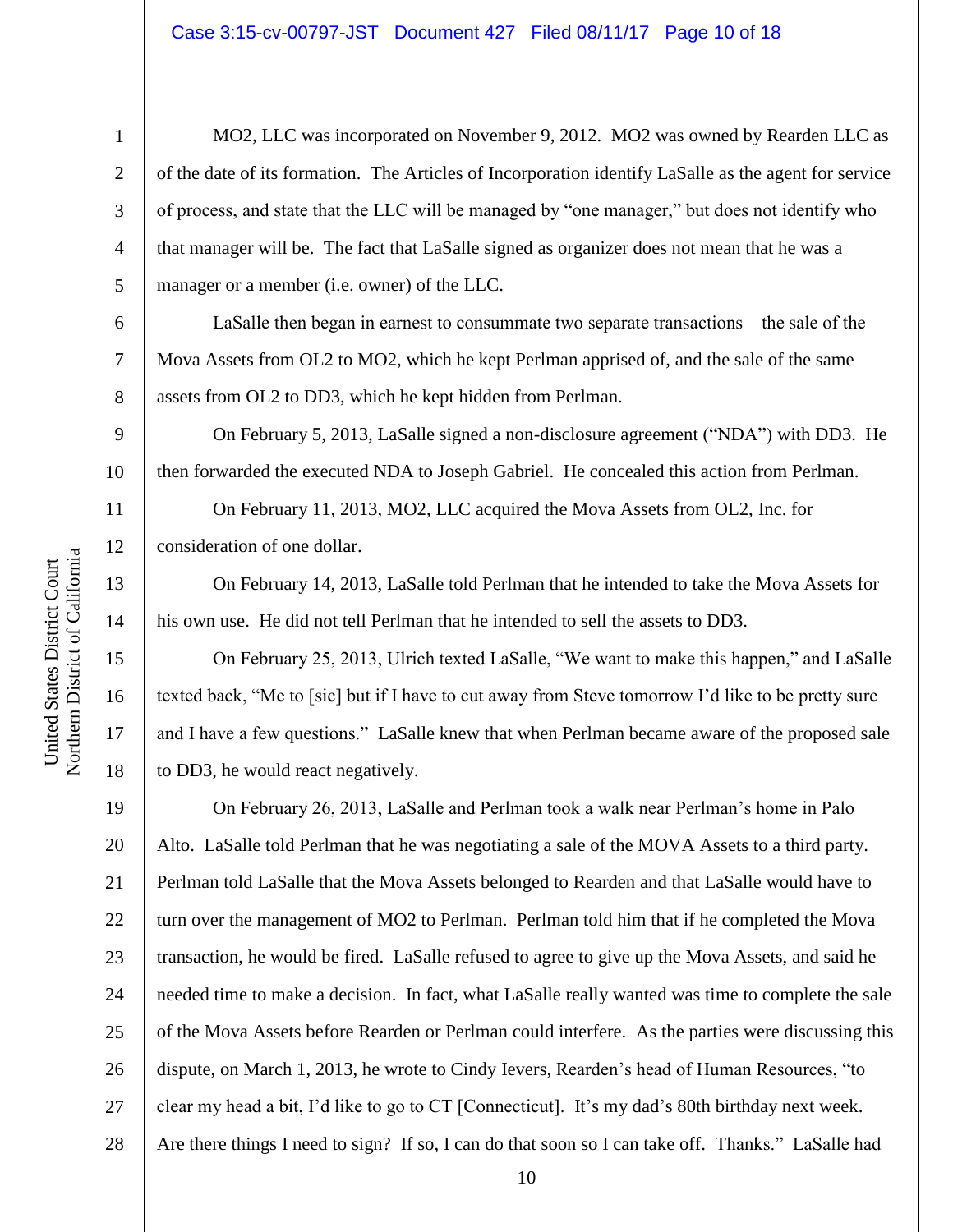## Case 3:15-cv-00797-JST Document 427 Filed 08/11/17 Page 11 of 18

no intention of going to Connecticut, however; he was just trying to buy time. That same day, March 1, 2013, he sent a text to Ed Ulrich, stating "I'd like to fill the K bins in a bit, so I'm wondering if you have an ETA on your HR contacting us [LaSalle and Pearce]. If it would help, we can come down there. Thanks." He then texted Ulrich again, stating "Okay. Will drive to L.A. tomorrow. Thanks." The reason for LaSalle's duplicity with Ievers is that he knew his conduct was wrongful.

Between March 1 and March 7, both Perlman and Ievers made numerous attempts to reach LaSalle by text to discuss the Mova Assets, but he did not respond substantively. Instead, he began to try to create a clean break in his relationship with Rearden in anticipation that he would complete a sale. On March 5, 2013, LaSalle wrote to Ievers, and stated that "pursuant to our conversation of March 1," March 5, 2013 would be his last day with the company, and he would receive a three-week severance payment. In fact, he and Ievers had no such discussion on March 1, 2013 and no one from Rearden had ever offered LaSalle a severance payment.

On March 6, 2013, Ievers sent LaSalle a copy of his PIIA to remind him of his obligations to Rearden. On March 7, 2013, LaSalle sent his PIIA to Gabriel. Daniel Seah, the CEO of DD3, also reviewed LaSalle's PIIA. Thus, prior to the closing of the transaction, DD3 was aware of LaSalle's obligations to Rearden and knew that LaSalle was not the true owner of the Mova Assets.

19 20 21 22 23 24 25 On March 12, 2013, Ievers forwarded a copy of LaSalle's employment agreement to him and stated, "You need to review your employment agreement." She directed his attention specifically to the PIIA. On March 20, 2013, Perlman wrote to LaSalle, again reminded him of his obligations under the PIIA, and again asked for the return of the MOVA assets. On March 27, 2013, a lawyer representing Rearden sent a letter to LaSalle, reminding LaSalle of the provisions of his employment agreement and the PIIA, stating that the Mova Assets belonged to Rearden, and demanding that LaSalle transfer the Mova Assets to Rearden.

26 27 28 Sometime in March 2013, DD3 concluded that it should locate ownership of the Mova Assets in a Chinese company so that Perlman and Rearden would not be able to obtain money damages if they decided to bring suit for misappropriation of the Mova Assets. On March 26,

1

2

3

4

5

6

7

8

9

10

11

12

13

14

15

16

17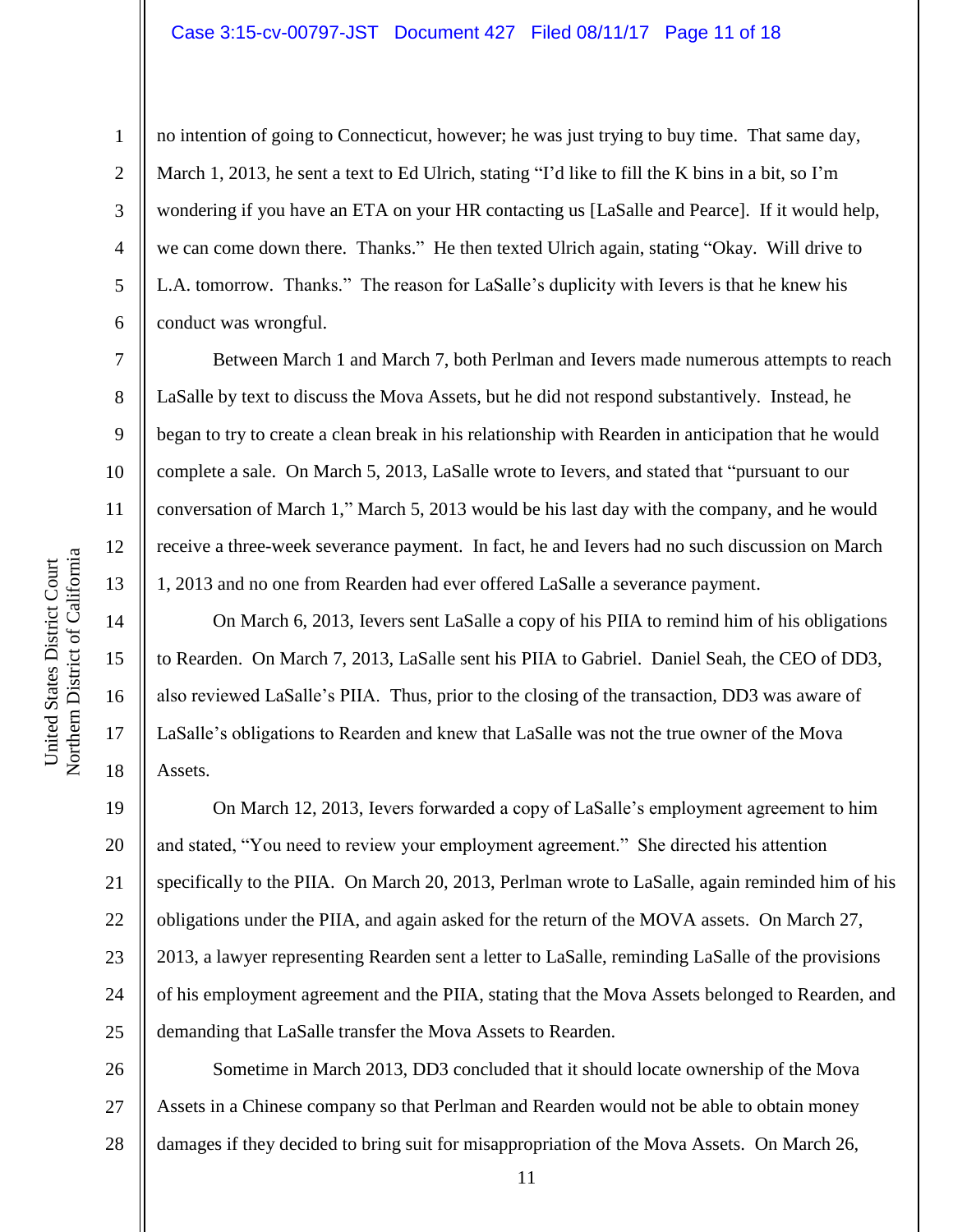1

2

3

4

5

6

7

8

9

16

17

18

19

20

21

2013, LaSalle sent Mark Heyl, his lawyer, an email in which he said: "Digital Domain contacted me late today and said they are going to move forward with both the asset sale and employment agreement . . . . They are going to actually acquire the Mova Assets through one of their Chinese companies. I believe this is so it would be nearly impossible for Steve to go after them. The sale price will be lower, 25K . . . . They will indemnify me against any claims brought by Rearden or Steve Perlman. There will also be some changes to the compensation package." Heyl advised LaSalle that, in fact, "enforcing any indemnification obligation against a Chinese company would be nearly impossible." The reason that DD3 structured the transaction is that DD3's principals and agents<sup>7</sup> knew that LaSalle was not the true owner of the Mova Assets.

LaSalle had originally discussed the sale or license of the Mova technology with other entities besides Digital Domain, including the Walt Disney Company and Industrial Light and Magic. LaSalle disclosed the March 27, 2013 letter from Rearden's lawyers to prospective purchasers. Once LaSalle disclosed the March 27 letter, Disney and ILM dropped out of the negotiations; DD3 stayed in the negotiations but dropped its price. DD3's representatives had already received a copy of the PIIA, and knew that LaSalle was not the true owner of the Mova Assets, but also knew that LaSalle was not in a position to seek the highest possible price once Rearden appeared to be asserting a claim.

In April 2013, Perlman called Joseph Gabriel, the general counsel of DD3, and told him that he was aware that LaSalle was trying to sell the Mova Assets to DD3. He told Gabriel that LaSalle was not the owner of the assets.

22 23 While these events were transpiring, LaSalle kept receiving paychecks from Rearden until April 2013, which he cashed. He did not return any of that money to Rearden. Greg LaSalle's last day as an employee of Rearden LLC was April 21, 2013.

24 25 26 The sale of the Mova Assets closed on May 8, 2013. At the last moment, DD3 substituted in a Chinese entity, SHST, as the buyer, just as Gabriel had discussed with LaSalle. The purchase price dropped from \$100,000 to \$25,000. The purchase agreement states, in part, "Seller has

27

 $\overline{a}$ 

 $7$  For these purposes, DD3's agents include Shenzhenshi Haitiecheng Science and Technology Co., Ltd. ("SHST"), whose role is discussed further below.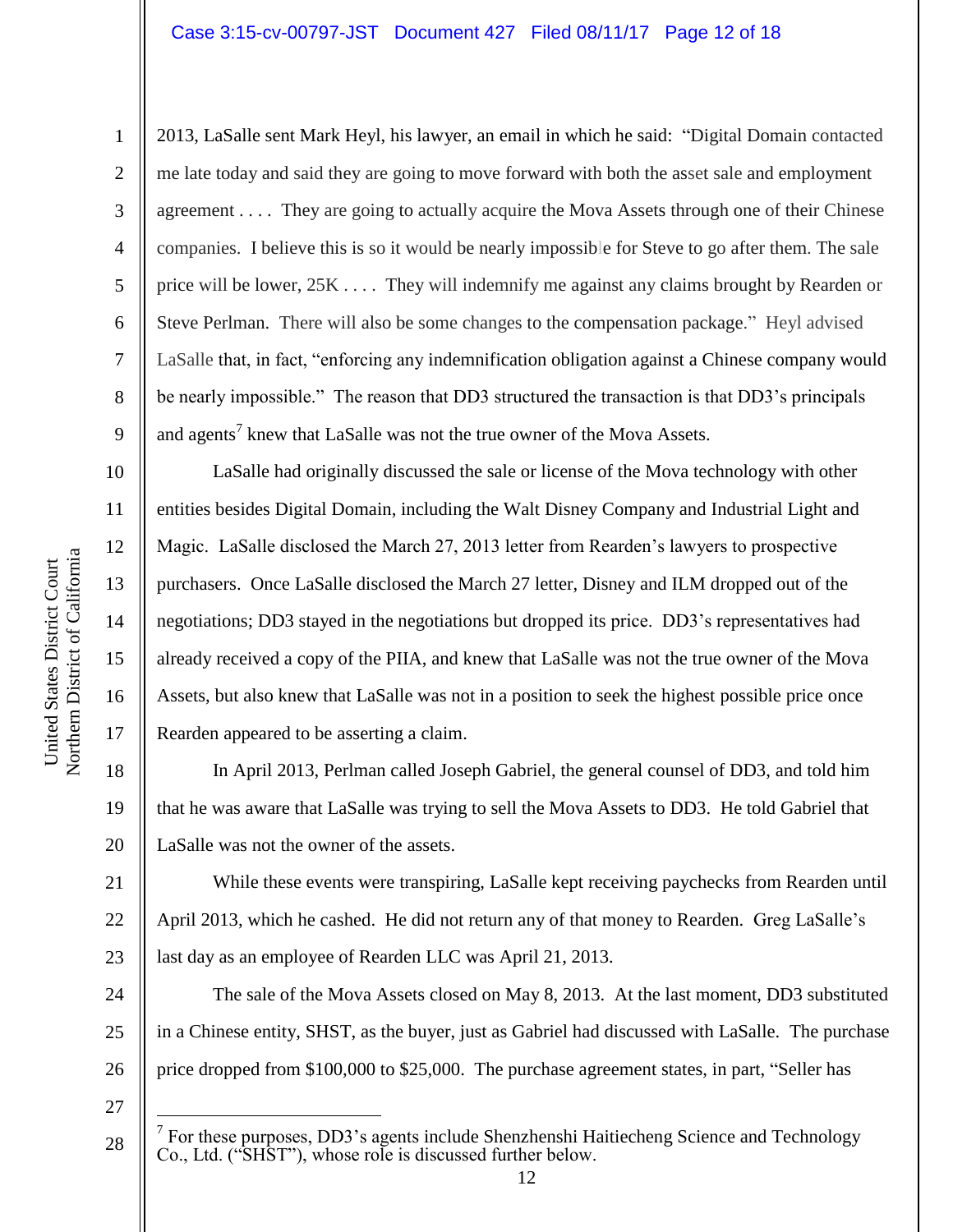## Case 3:15-cv-00797-JST Document 427 Filed 08/11/17 Page 13 of 18

Northern District of California Northern District of California United States District Court United States District Court

1

2

3

4

5

6

7

8

9

10

11

12

13

14

15

16

17

18

19

20

advised purchaser that since February 11th, 2013 Steven Perlman, whether individually or in his apparent capacity as an officer or manager of Rearden, LLC or any of its related companies has communicated the possibility of claims against seller and/or Greg LaSalle in relation to the Mova [A]ssets." The sale documents also included an indemnification provision protecting LaSalle against claims by Rearden, and the placing of \$75,000 in escrow to deal with such claims – three times the amount of cash that LaSalle received directly. Both LaSalle and SHST knew at the time the transaction closed that LaSalle did not own the Mova Assets and did not have the authority of either Rearden or MO2 to sell them.<sup>8</sup> One of the reasons SHST/DD3 paid three times as much into escrow as they paid LaSalle directly is that they knew he did not own the Mova Assets.

Amit Chopra, a director and employee of Digital Domain Holding Company – the holding company for the various Digital Domain companies – testified that Chopra testified that the reason DD3 did not acquire the Mova Assets, as it was originally intended to do, was that DD3 did not have the cash flow. This explanation was false. After SHST spent a total of \$100,000 to *own* the Mova Assets, DD3 paid SHST \$100,000 for just a *license* to those assets. Also, once the transaction closed, Greg LaSalle and Ken Pearce immediately began working for DD3 at sixfigure salaries. In fact, the true reason SHST was used as the buyer was to allow DD3 to use the physical assets, while ownership of the assets and the risk of any liabilities resided with SHST in China. In fact, the Digital Domain entities had decided in March 2013, long before the close of the May transaction, to use a Chinese entity as the purchaser for reasons having nothing to do with DD3's cash position.

21 22 23 24 25 From February 2013 through the present, Rearden has paid the maintenance fees and continued to prosecute office actions for the Mova patents and trademarks. SHST has at no time paid any maintenance fees on any of the MOVA patents or trademarks anywhere in the world. Although LaSalle represented to Ulrich at one point that he would repay the legal fees that Rearden advanced for the acquisition of the Mova Assets by MO2, LLC, and also asked Cindy

26

 $\overline{a}$ 

<sup>27</sup> 28 8 Significantly, in all of his many communications with Perlman and Rearden's other representatives, at no time prior to the closing of the Mova Assets transaction did LaSalle provide an interpretation of the PIIA, or his obligations under it, that would have excused his conduct or made it lawful.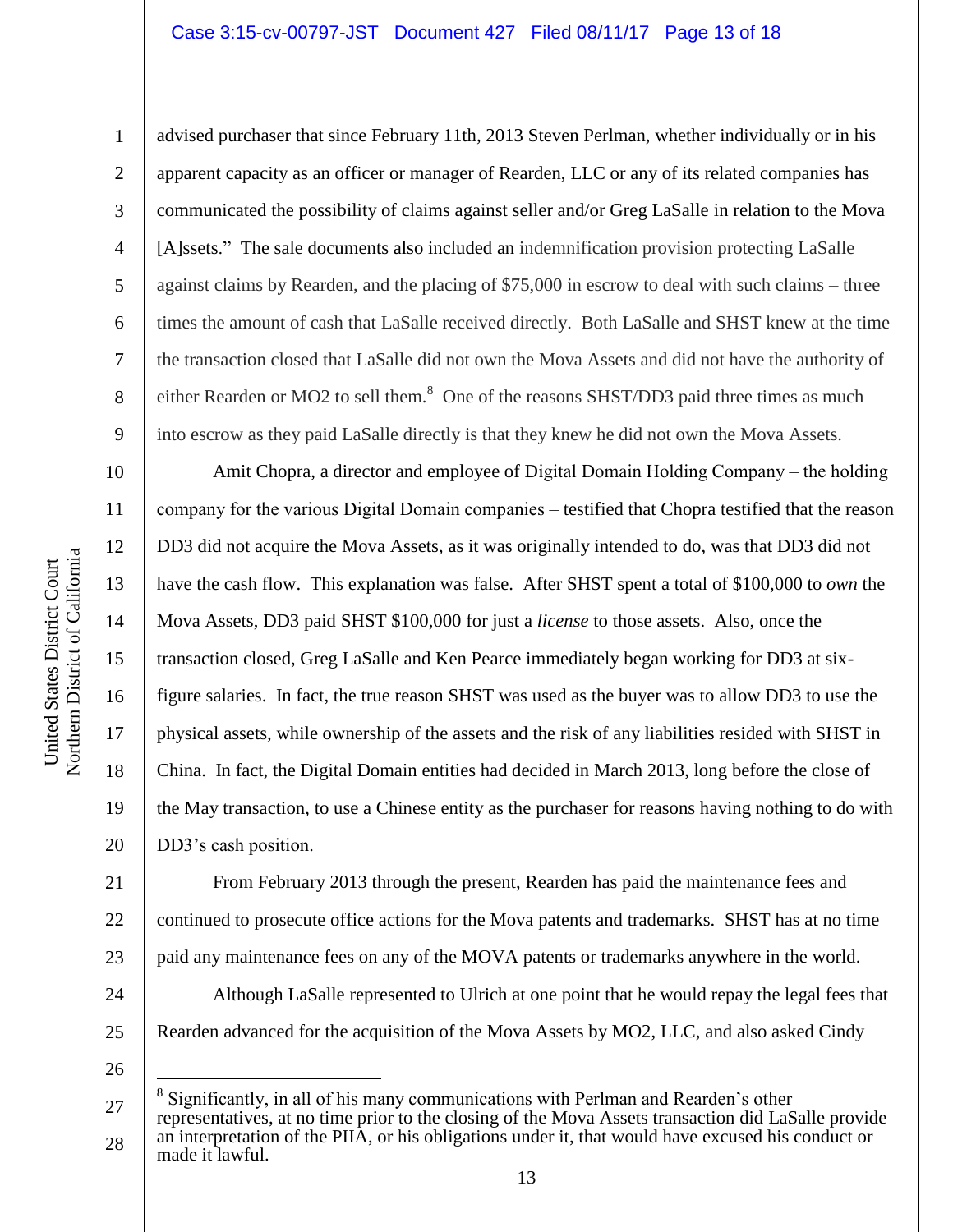## Case 3:15-cv-00797-JST Document 427 Filed 08/11/17 Page 14 of 18

Ievers for an estimate of the total amount expended (presumably so he could reimburse them), in fact he has never reimbursed any portion of those fees. LaSalle has never made a maintenance payment on any MOVA patent or trademark.

Since May 2013, the Mova Assets have been used in several big-budget Hollywood films, including "Batman v. Superman" and "Deadpool."

In 2015, the Academy of Motion Arts and Pictures bestowed a Science and Technical Achievement Award on some of the inventors of the MOVA technology.

Following the SHST/DD3/MO2 transaction, SHST purported to sell the Mova Assets to Plaintiff Virtue Global Holdings, Ltd. ("VGH") while leaving any associated liabilities with SHST. The purpose of this transaction on the part of VGH and SHST was to frustrate Rearden's rights as a creditor and as the true owner of the Mova Assets. VGH knew that SHST was not the true owner of the Mova Assets, because the same persons involved in the VGH/SHST transaction were aware of Rearden's claims of ownership from a before the time of the MO2/SHST transaction.

# **II. CONCLUSIONS OF LAW**

Greg LaSalle was an employee of Rearden at the time MO2 acquired the Mova Assets. He established MO2 using money provided by Rearden; and under the terms of his employment agreement and the PIIA, the Mova Assets belonged to Rearden. Greg LaSalle was an employee of Rearden at the time MO2 acquired the Mova Assets. He established MO2 and acquired the Mova Assets using money provided by Rearden; and under the terms of his employment agreement and the PIIA, the Mova Assets belonged to Rearden.

22 23 24 LaSalle's conduct in signing the DD3 NDA without Perlman's knowledge and selectively including Perlman in e-mails with counsel while setting up MO2, but excluding him from others; the secrecy of his negotiations with DD3 from Perlman; and his evasiveness

25 in February and March of 2013 all show that LaSalle was aware that he had acquired the Mova

26 Assets for Rearden's benefit and that his attempts to transfer the Mova Assets to

27 himself, DD3, or SHST were wrongful. Also, the fact that Steve Perlman became angry when he

28 learned that Gary Lauder was considering transferring the assets to a third party and then giving

1

2

3

4

5

6

7

8

9

10

11

12

13

14

15

16

17

18

19

20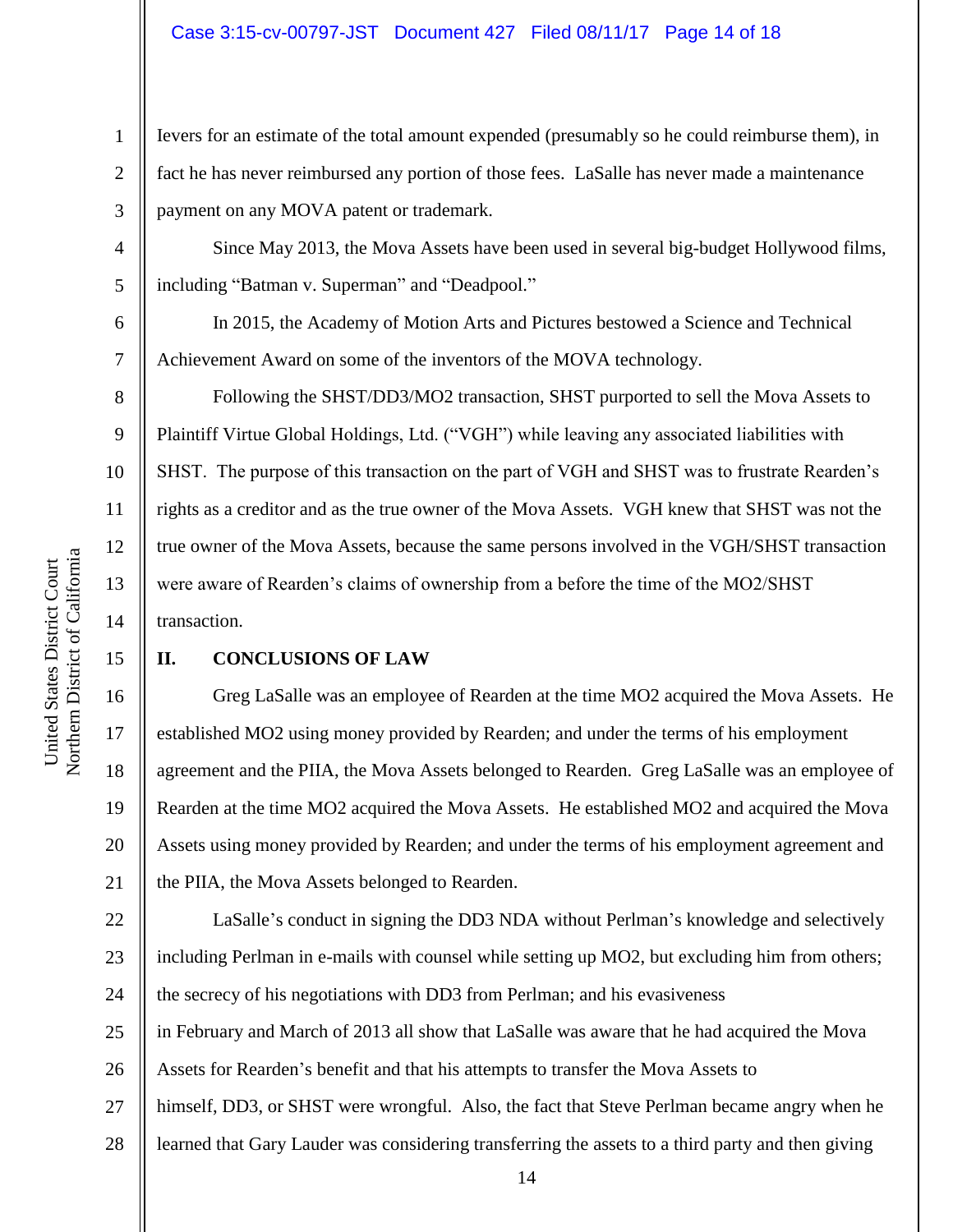Greg LaSalle and Ken Pearce a percentage makes it unlikely that Perlman would have paid his own money to facilitate a transaction that would have had the same purpose and effect. Greg LaSalle knew that, which is why he concealed the true facts from Perlman.

MO2, LLC's purported sale of the Mova Assets to SHST was ineffective, because Greg LaSalle did not own the Mova Assets, did not own MO2, LLC, and was not authorized to conduct the sale on MO2's behalf.

SHST, DD3, and VGH knew that LaSalle did not own the Mova Assets, and did not have actual or apparent authority to sell the Mova Assets. Neither SHST nor DD3 nor VGH took the Mova Assets in good faith. Joe Gabriel, who acted on behalf of all those entities, was aware of LaSalle's employment agreement and his obligations under the PIIA. Indeed, these parties were so cognizant of these obligations that they established an escrow to fund the payment of claims related to them. Given the close relationship between SHST, DD3, DDHL, VGH, and Joe Gabriel, it is reasonable to infer that all of those parties were aware of LaSalle's PIIA obligations, and the Court finds that they were so aware.

Rearden, and not plaintiff VGH, former plaintiff SHST, or DD3, owns and at all relevant times has owned the MOVA Assets. LaSalle's actions in acquiring MOVA for MO2 were performed under his Employment Agreements with Rearden.

18 19 20 21 22 23 24 25 26 27 28 VGH argued that the PIIA was unenforceable under California Business and Professions Code § 16600, et seq. "Business and Professions Code section 16600 has consistently been interpreted as invalidating any employment agreement that unreasonably interferes with an employee's ability to compete with an employer *after* his or her employment ends. However, the statute does not affect limitations on an employee's conduct or duties *while* employed." Angelica Textile Servs., Inc. v. Park, 220 Cal. App. 4th 495, 509 (2013) (emphasis in original) (internal citations omitted); see also Loughlin v. Ventraq, Inc., No. 10-CV-2624-IEG BGS, 2011 WL 1303641, at \*4 (S.D. Cal. Apr. 5, 2011) (Plaintiff does not dispute that section 16600 does not affect an employee's duty not to compete with an employer *during the course of his employment.*) (emphasis in original). The Court concludes that Rearden's PIIA is a valid and binding enforceable agreement under California law.

1

2

3

4

5

6

7

8

9

10

11

12

13

14

15

16

17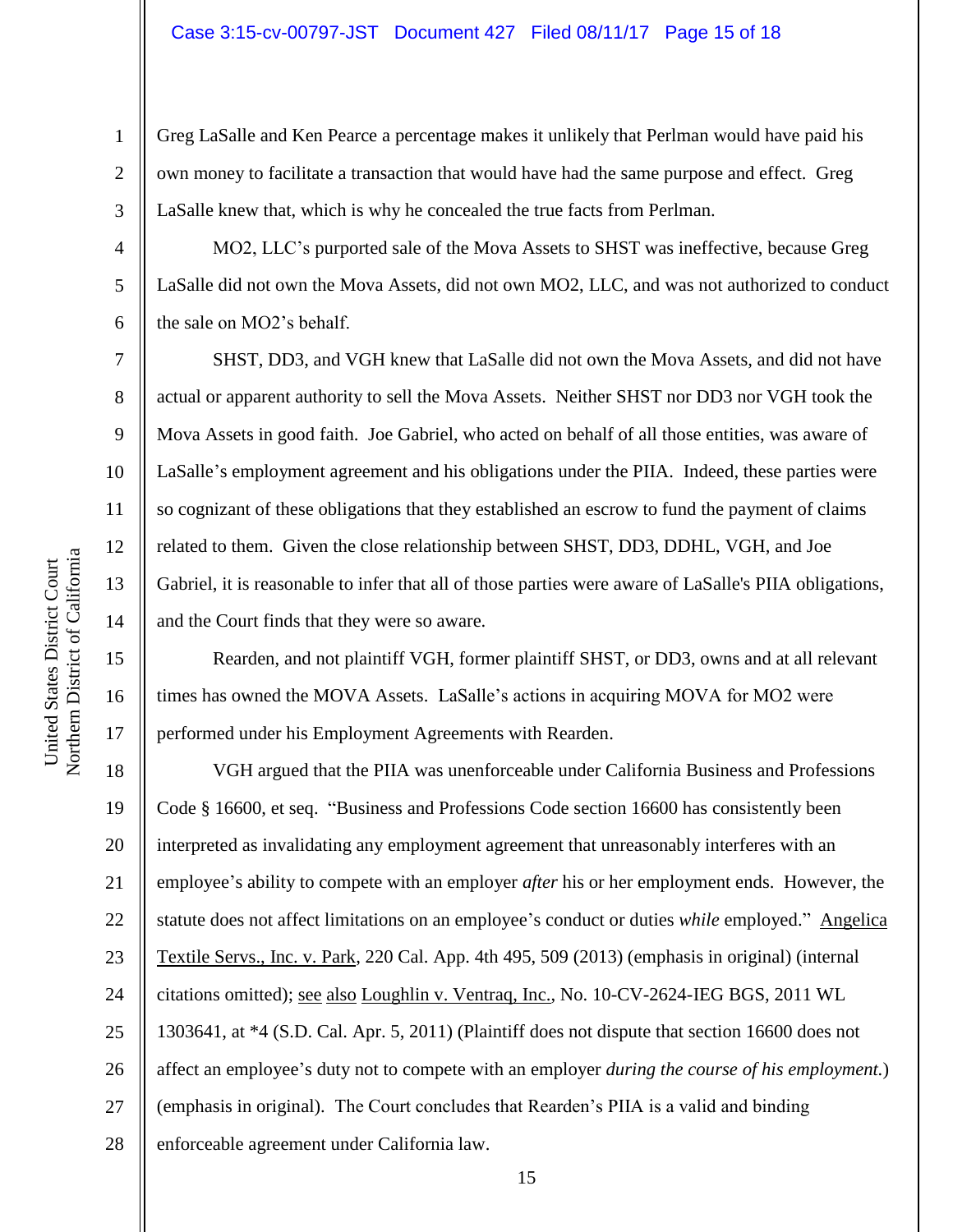#### Case 3:15-cv-00797-JST Document 427 Filed 08/11/17 Page 16 of 18

1

2

3

5

8

9

11

12

13

14

15

16

4 6 7 10 The Court further finds that the MOVA Assets fall within the scope of LaSalle's PIIA with Rearden. The PIIA expressly includes proprietary information relating to both performance motion caption and facial motion capture technology. See Trial Ex. 7 (defining "the Company's [Rearden's] Business" to include "creation and production of . . . special effects, performance motion capture, . . . video editing," and "development of . . . facial . . . capture technology. . ."). The PIIA defines "Proprietary Information" as "information that was or will be developed, created, or discovered by, or was or is conveyed to the Company, which has commercial value in the Company's Business . . . intellectual property . . . including but not limited to all copyrights, patents, trademarks, service marks, trade secrets, contract rights." Therefore, the PIIA provides that if the MOVA Assets were developed by Rearden, which is admitted, or conveyed to Rearden, which they were, they fall within the scope of the PIAA. Those assets therefore belonged to Rearden.

VGH argued at trial that the PIIA should not apply to the MOVA Assets, either because Rearden should be estopped from asserting its rights based on representations made by Perlman to LaSalle, or that Perlman waived Rearden's rights under the PIIA by allowing LaSalle to start his own business with those assets. The Court rejects these arguments.

17 18 19 20 21 22 23 First, the Court is not persuaded that Perlman intended to "gift" the MOVA Assets to LaSalle or that he made representations to that effect to either LaSalle or Pearce. Although Perlman was generous with LaSalle as an incident to their friendship, the notion that Perlman would give away an entire successful technology is inconsistent with Perlman's personality and without precedent in the two men's relationship. The suggestion, absent any evidence other than LaSalle's assertion, that Perlman would conduct business in this way strains credulity. This by itself dooms VGH's estoppel defense.

24 25 26 27 28 Second, equitable estoppel requires proof of "(1) a representation or concealment of material facts (2) made with knowledge, actual or virtual, of the facts, (3) to a party ignorant, actually and permissibly, of the truth, (4) with the intent, actual or virtual, that the latter act upon it, and (5) the party must have been induced to act upon it." San Diego Mun. Credit Union v. Smith, 176 Cal. App. 3d 919, 923 (1986); <u>see also</u> Cal. Evid. Code § 623 ("Whenever a party has,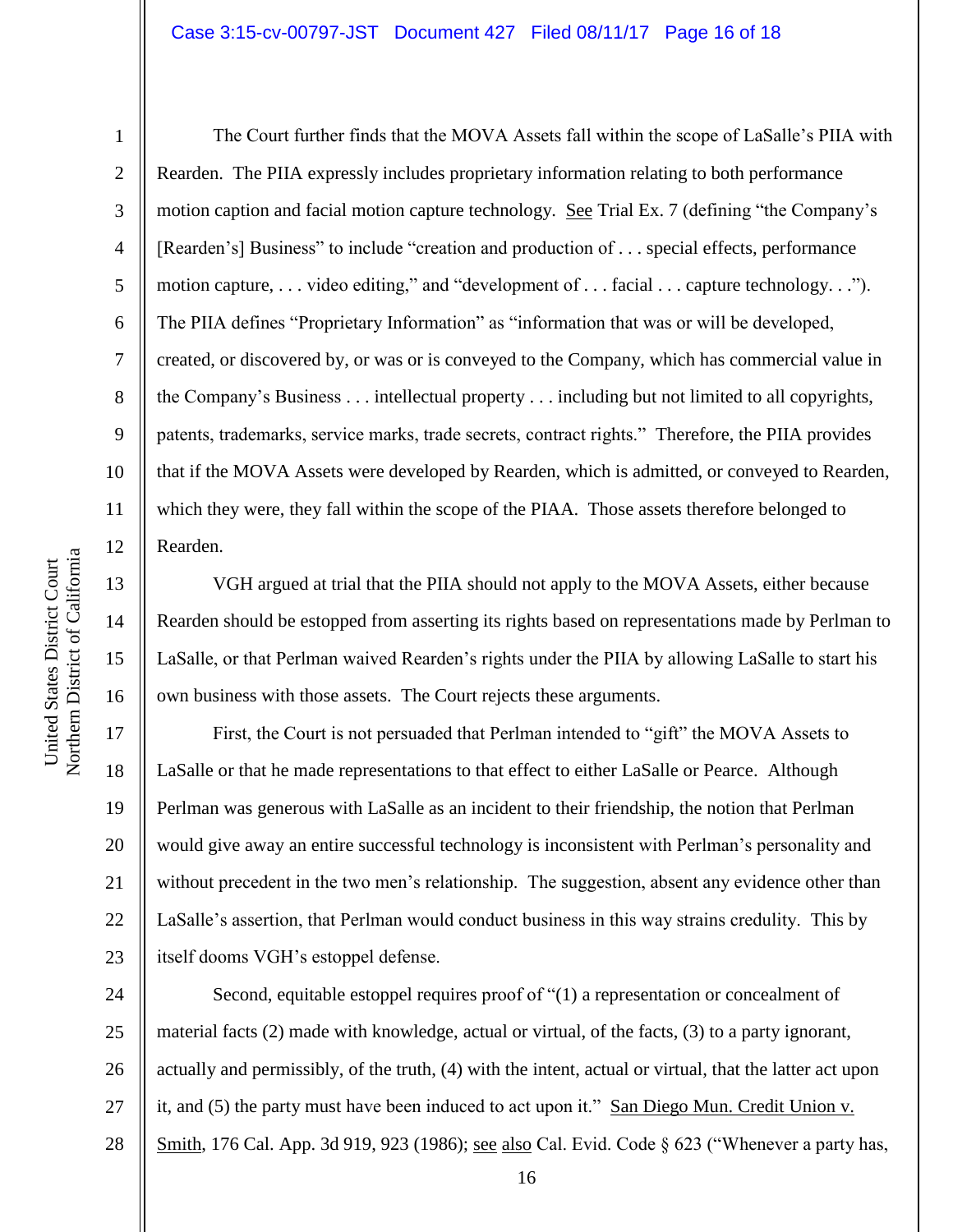## Case 3:15-cv-00797-JST Document 427 Filed 08/11/17 Page 17 of 18

1

2

3

5

8

9

11

12

13

14

15

16

17

18

4 6 7 10 by his own statement or conduct, intentionally and deliberately led another to believe a particular thing true and to act upon such belief, he is not, in any litigation arising out of such statement or conduct, permitted to contradict it."). There was no evidence presented at trial that plaintiff VGH (or DD3 or SHST) ever relied on any statements or omissions by Rearden or Perlman. To the contrary, all of the evidence at trial established that VGH (and DD3 and SHST) were well aware of Perlman's claim of ownership of MOVA at the time that VGH was alleged to have acquired those assets from SHST (and when SHST purported to acquire them from MO2 and Greg LaSalle). That Gary Lauder may have relied on Perlman's representations is irrelevant, because he was not injured and he is not party. Nor can VGH (or SHST or DD3) rely on LaSalle's testimony regarding Perlman's representations, because the Court rejects LaSalle's testimony on this issue as not credible.

VGH also defends on the ground of waiver. The burden is on the party claiming waiver to show, by clear and convincing evidence, that "there [was] an existing right, a knowledge of its existence, and an actual intention to relinquish it, or conduct so inconsistent with the intent to enforce the right as to induce a reasonable belief that it has been relinquished." Silva v. Nat'l Am. Life Ins. Co., 58 Cal. App. 3d 609, 615 (1976). "[D]oubtful cases will be decided against a waiver." Waller v. Truck Ins. Exch., Inc., 11 Cal. 4th 1, 31 (1995), as modified on denial of reh'g (Oct. 26, 1995) (internal quotation omitted). No waiver occurred in this case.

19 20 21 22 23 First, Section P.6 of the PIIA states: "No waiver by the Company of any breach of this Agreement shall be a waiver of any preceding or succeeding breach. No waiver by the Company of any right under this Agreement shall be construed as a waiver of any other right. The Company shall not be required to give notice to enforce strict adherence to all terms of this Agreement." (Trial Ex. 7, at 007.010.) No such writing was presented at trial.

24 25 26 27 28 Second, there is evidence that Rearden contacted LaSalle repeatedly, beginning in February 2013, to obtain a return of the MOVA Assets, including through its attorneys. He fired Ken Pearce in October 2012 when he believed that Pearce had acted inconsistently with the PIIA as related to the Mova Assets. Had he known that LaSalle was working in Pearce, he surely would have fired LaSalle also. This conduct is not consistent with a waiver.